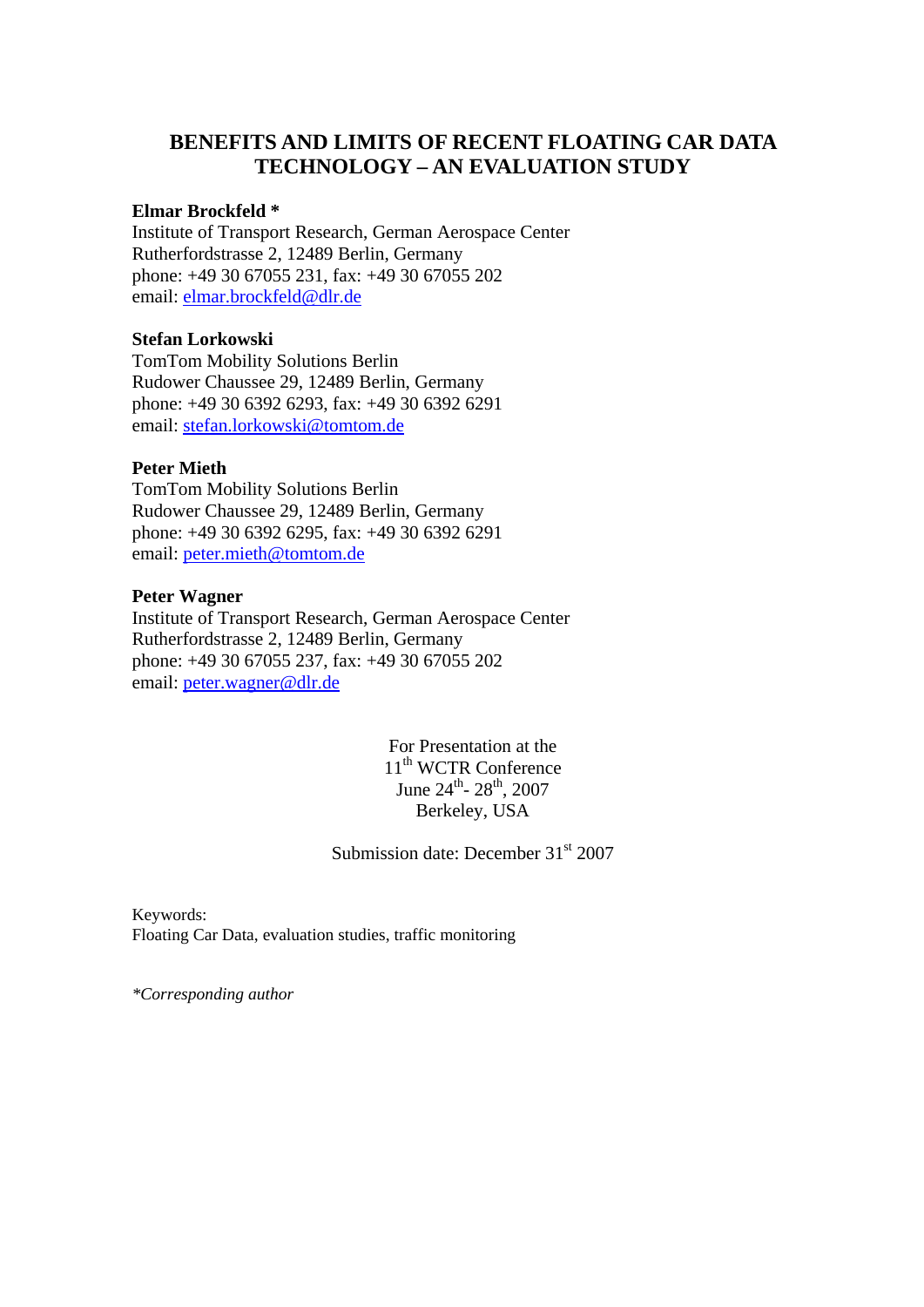**Abstract.** Probe Vehicle Data or Floating Car Data (FCD) collected from vehicle fleets are an excellent technology for the traffic surveillance needed to support various applications of Intelligent Transport Systems. Data from an FCD-fleet result in travel time maps of the area under surveillance. Despite the simplicity of such a system, traffic surveillance based on such data has some disadvantages. The main shortcoming is caused by the insufficient penetration rate which has been achieved so far. Operating systems of Floating Car Data use at maximum several hundred up to few thousand vehicles in urban street networks composed of some ten or even hundred thousands of road kilometers. Questions arise about the reliability of travel time information on routes derived by very few probe vehicles. Unfortunately, most systems lack of a systematic performance evaluation. In this contribution, a taxi-based FCD system with about 500 taxis, operational running in Nuremberg, Germany, is tested with data from a measurement campaign. This campaign of four days duration had been conducted along a main street in Nuremberg using license plate recognition to estimate the travel times along the street. These data are compared to the travel time calculations obtained from the taxi-FCD system. The main result is that the FCD system is particularly able to detect jammed situations and the travel times calculated by the system deliver valuable data for mobility and traffic information systems.

# **1 INTRODUCTION**

Traffic monitoring using Floating Car Data (FCD) has become an important issue of transport research recently. There are three reasons for this: First, new popular mobility services require such data which are not available with already established data collection technologies like inductive loops, infrared sensors or video images. Especially the boom of navigation devices drives an increasing demand for true and up-to-date travel time information not observable with conventional measuring methods. Second, a lot of communities suffer from heavy traffic on one hand and very short resources for additional infrastructure investments on the other hand. And third, more and more fleet operators use positioning techniques to manage their vehicles producing some kind of Floating Car Data as a side effect with nearly zero additional costs.

The floating car data technology is a relatively new approach to collect traffic data. In contrast to usual approaches vehicles which float with the traffic stream are used as sensors to give information about the traffic states. In recent years, the Institute for Transportation Research (IVF) has developed algorithms and technologies to exploit data, especially taxifleets have been used in several applications as floating cars.

The quality of this new sensor is - by now - not extensively analysed. The big challenge is that in contrast to usual traffic sensors only the data of a small amount of vehicles can be used to represent the traffic state of a complete traffic stream. Thiessenhusen et al. did some first analysis of travel times on urban roads on the basis of some hundred probe vehicles in some cities ([1]). Recently Jang et al. presented analyses concerning the optimum number of probe vehicles to get reliable travel times in Seoul ([2]). As in the latter study, this paper describes a measurement campaign which tries to clarify about the quality which can be reached using such an approach. A short description of the basic taxi-FCD system is described in section 2. The measurement campaign was conducted in Nuremberg, Germany, and is described in section 3. The main objective of the validation was the suitability of taxi-FCD systems for real time jam detection and is described in the results section 4. Finally, the conclusions are presented in section 5.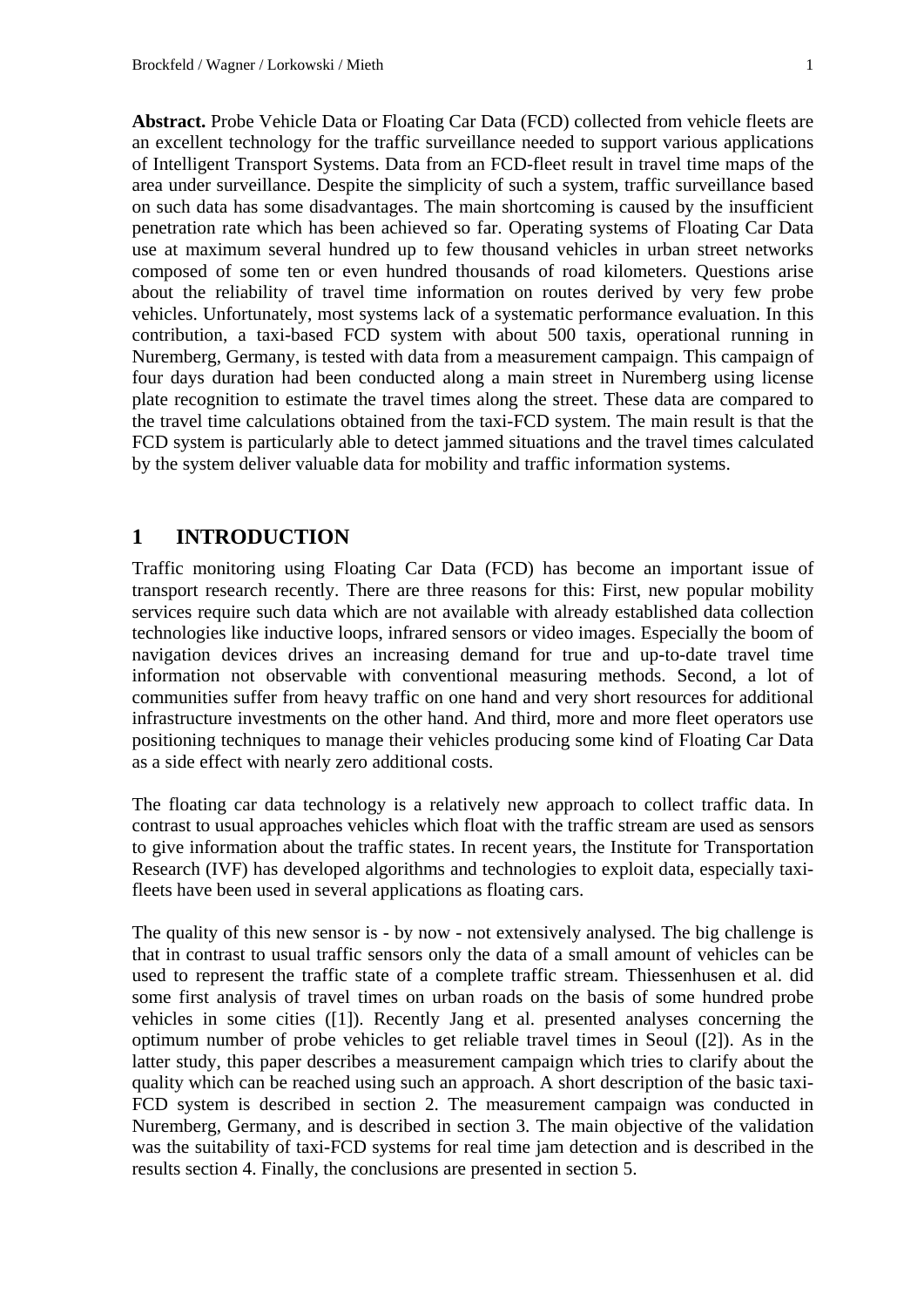

The taxi-FCD system was developed by the institute (IVF) for various cities in Europe and Asia (see [3], [4], [5]) for some examples. The main output of the system, which is travel times on the links of the network under surveillance, is used in web applications where the traffic states of a whole city are being displayed in a map ([6], [7]). Since detailed travel times are available, the data can in principle be used for other information services and traffic management purposes.

So far, the basic data sources for these systems are taxis which are equipped with GPS devices. The basic structure of the system is displayed in figure 1. The GPS data of the taxis are sent to the taxi headquarter, which sends them to the FCD-server of the institute. There the data are processed and used for mobility services like a traffic state map in the internet.

In Nuremberg about 500 taxis are collecting traffic data for the system. The data are sent in real-time and are used primarily for the disposition system of the taxi headquarter, which uses the information to assign carriage orders to the taxis in a quick and fair way. The GPS positions are sent by any taxi periodically to the headquarters. The cycle times of the positioning are limited by the bandwidth of the communication channel and vary between about 10 and 120 seconds, dependent on the status of the individual taxi, which may be "searching for people to carry", "carrying people to destination" and so on. The collected GPS positions are sent then with cycle times of about 10 minutes to the server of the institute, which calculates the traffic states on each street segment of the network and creates a traffic state map out of it. The GPS positions together with the identifiers of the taxis are put together to form individual vehicle trajectories, which are matched then to a commercial digital map. In particular, if the positions of two subsequent GPS values of a taxi are far away, a routing algorithm (like Dijkstra's shortest path algorithm [8]) tries to identify the most likely route the taxi drove and assigns the corresponding travel times to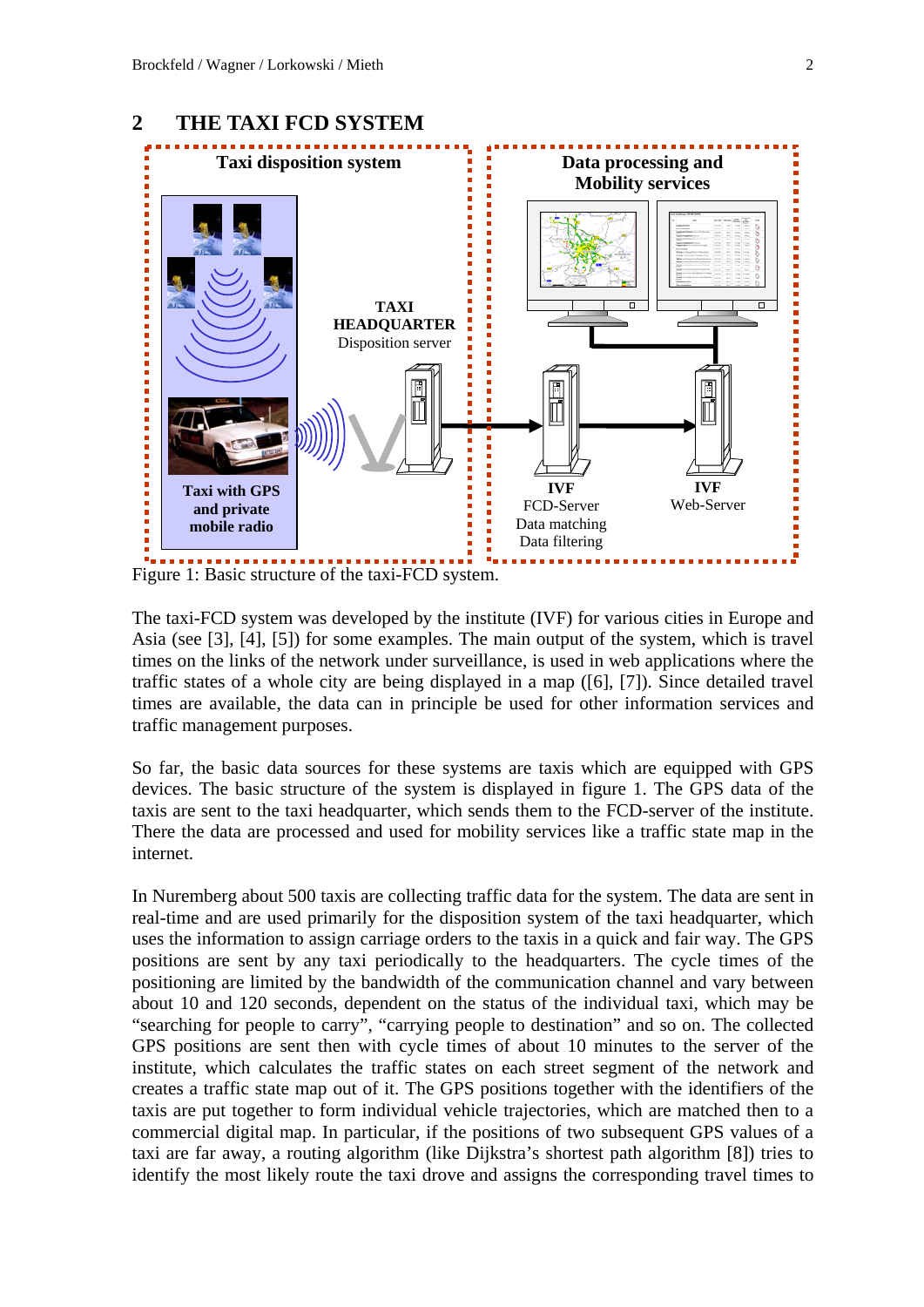the connecting links. This way, travel times can be assigned to each singular link in the street network where taxis recently drove. Of course, all data are filtered for bad GPS signals (caused, e.g., by clouding or multi path signals) and implausible values in the data sources and the calculated results. Furthermore, data are filtered in cases of nonrepresentative data. These occur when taxis are allowed to use special bus lanes or the taxis are picking up / deboard a passenger. Altogether, roughly 10-20 % of the data have to be discarded.

The resulting travel times on each street segment are then used to display maps which show the recent traffic states or - more important here - typical routes in a city can be monitored concerning their travel times. Of course, the taxis are not always driving a complete route to be monitored, but parts of it. Thus, because typically not for every time and place recent taxi data are present, a historical travel time database - which contains daily variations - is used to supplement those links which have no recent data available. This way routes can be monitored at every time, usually with the additional information about the recent coverage by FCD on the links of the route.

# **3 DATA COLLECTION OF REFERENCE TRAVEL TIMES**

# **3.1 Area of observation**

The area of observation was a 2 km piece of road in Nuremberg which was relatively straight along the Regensburger Straße, Hainstraße and Münchener Straße. The area is shown in figure 2 together with the location of the two with license plate recognition systems equipped vehicles which are located nearby the streets.



Figure 2: Area of observation (Regensburger Straße, Hainstraße, Münchener Straße)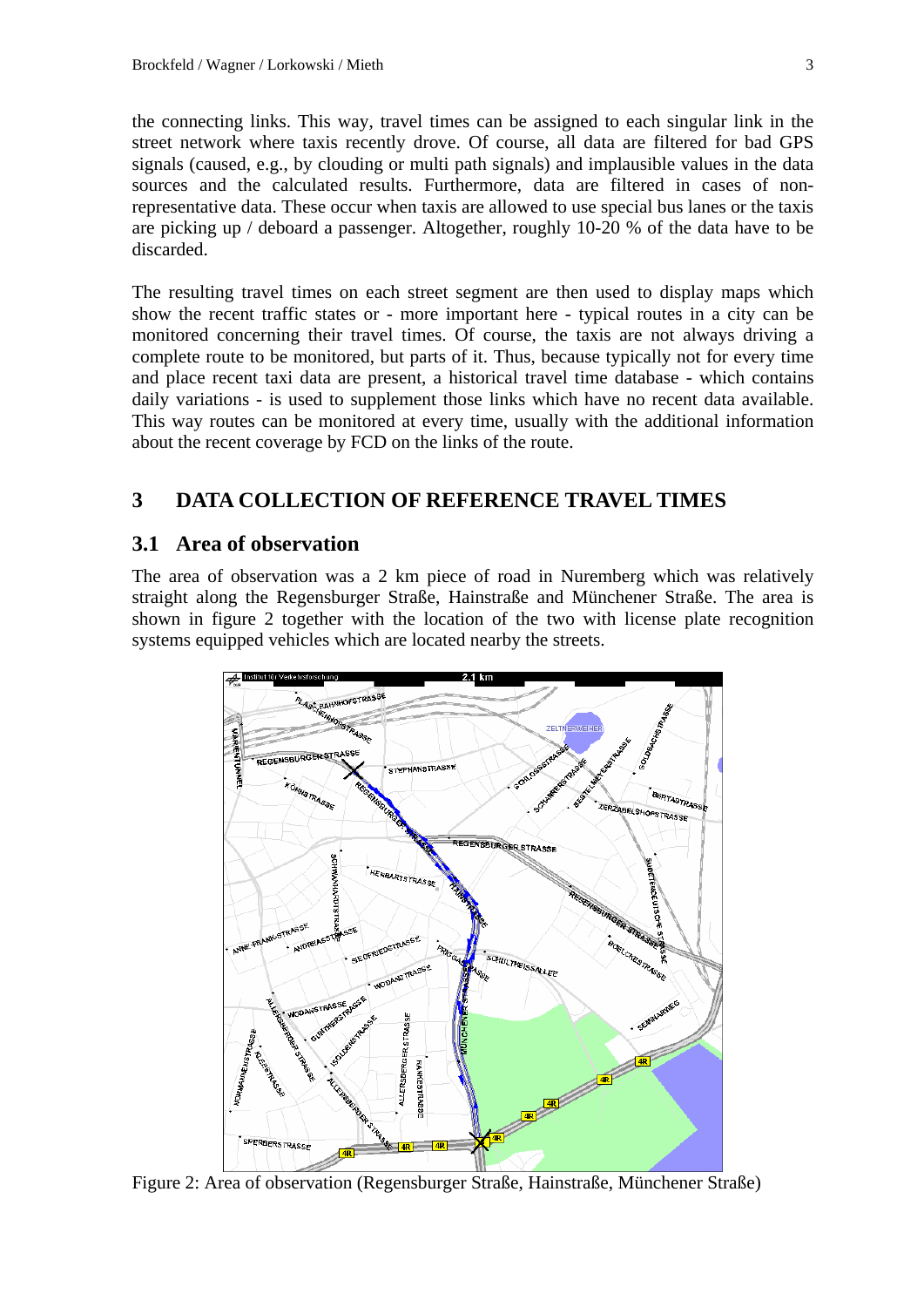It is an arterial towards/from the city centre (located in the north-west part of the map in figure 2). This road was taken especially because some of the signalized intersections cause strong congestion during the morning peak as well as during the evening peak, respectively. As can be seen in figure 3 which shows the average daily variation of speed on this road segment (three month average calculated from taxi-FCD), especially for weekdays the variation is significant.



Figure 3: Daily variation of speed towards the city center (a) and away from the city center (b) (averages for each weekday in a total period of three month, gained by historical taxi-FCD).

Because of the congestion, this arterial seems to be very suitable to test the quality of the FCD system to detect traffic jams. In addition, the segment is relatively often used by taxis as can be seen in figure 4. Here, the coverage with taxi data on the main road network of Nuremberg is shown for a typical Friday, 8 AM (left) and 4 PM (right), respectively. The average values per hour are displayed resulting from the processing of single vehicles, which are matched on the network. On average, eight vehicles per hour drove on the chosen road segment, which seems to be sufficient for the evaluation.



 Figure 4: FCD coverage for a typical Friday at 8 AM (left) and 4 PM (right). The area of observation is marked with an oval.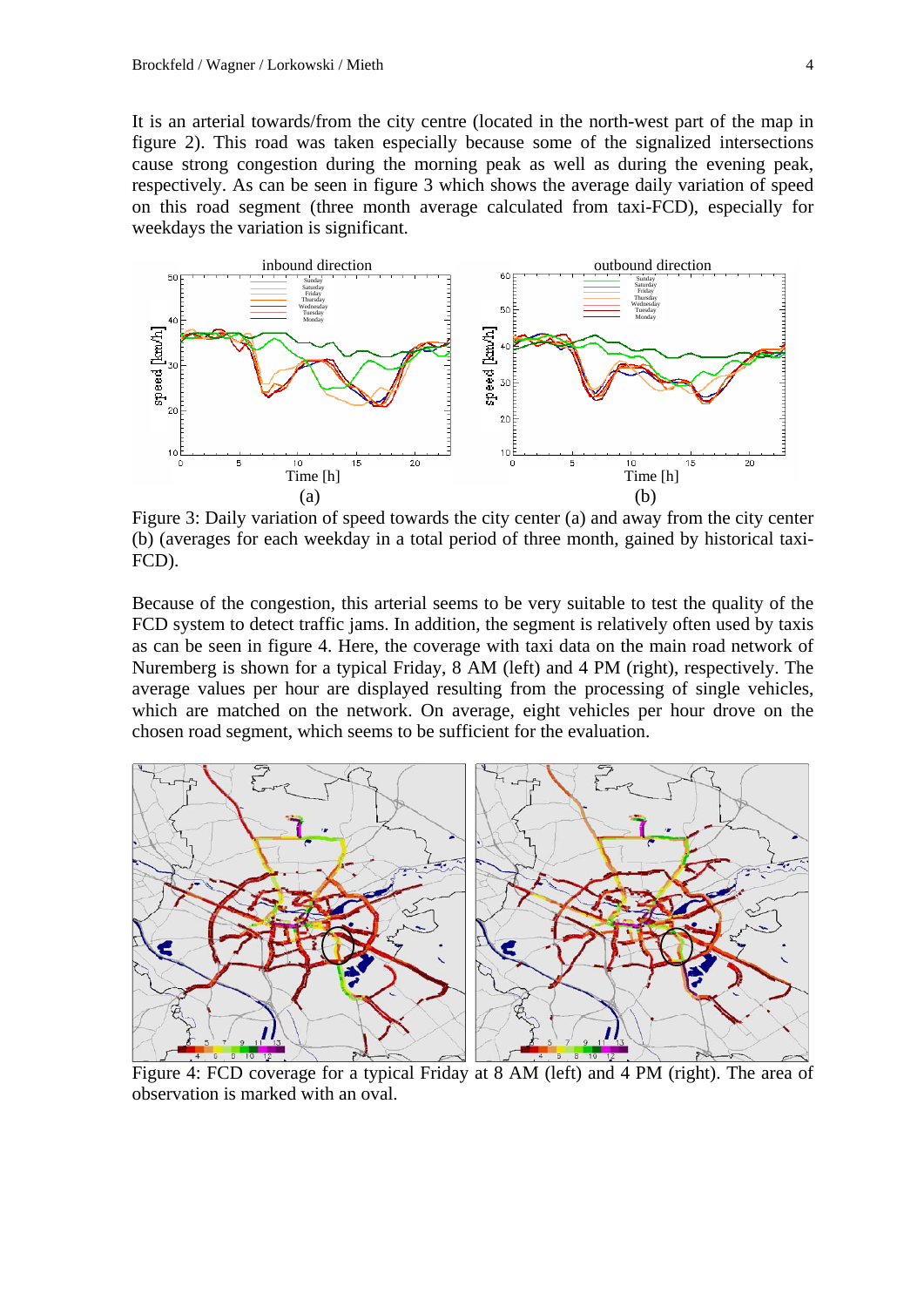#### **3.2 Measurement procedure (License plate recognition (LPR))**

The measurement campaign was conducted from Tuesday, 2005-09-13 to Friday, 2005-09- 16. On each of the four days data were collected from 7 AM to 11 AM and 3 PM to 7 PM. Data were collected for the outbound direction on the first two days and for the inbound direction on the last two days. Each day was a workday and not in holiday times, thus a high traffic volume was observed. As all measurement systems worked properly all the time, a data set of the complete time period could be received.

For the license plate recognition (LPR) the hardware of the institute was used. These are two systems which are identical in construction, composed of a high resolution and a low resolution CCD-camera and a personal computer. Each camera system was installed on an equipped vehicle and positioned besides the streets at the locations marked in figure 1 and they recorded video sequences all the time. These video sequences were then analysed using the software "vidanPLATE" of the company "recognitec". The software detects the license plates and writes them together with the correct time stamp to a file. Of course, not all license plates are detected correctly, but the number of detections received was significant. Having the list of both systems finally, they are matched to receive the travel times between the two locations for individual vehicles (same license plate in both lists). At the end, the license plates were coded to numbers and all data concerning the original license plates were deleted because of privacy concerns.

# **3.3 Results**

At each of the two locations more than 10.000 license plates were detected, but caused by false detections not all of them were correct or could be found in both data-sets. Altogether 5351 matches had been extracted from the lists. For these the travel times could be calculated which are about 2.8 travel times per minute or about 170 travel times per hour on average. As will be seen in detail in the validation section 4, the data show characteristic daily variations and some other structural properties can be identified. Thus, this amount of data seems to form a valid basis and is adequate to validate the travel time predictions delivered by the taxi-FCD system.

A number of statistics had been computed from the data. Surprisingly, the recorded travel time data do not show a simple Gaussian structure. Instead, the distribution of travel times is a multi-modal one. This is shown exemplarily in figure 5 for the afternoon data on 2005- 09-14.



Figure 5: Distribution of the detected travel times for 2005-09-14, 3 PM to 7 PM.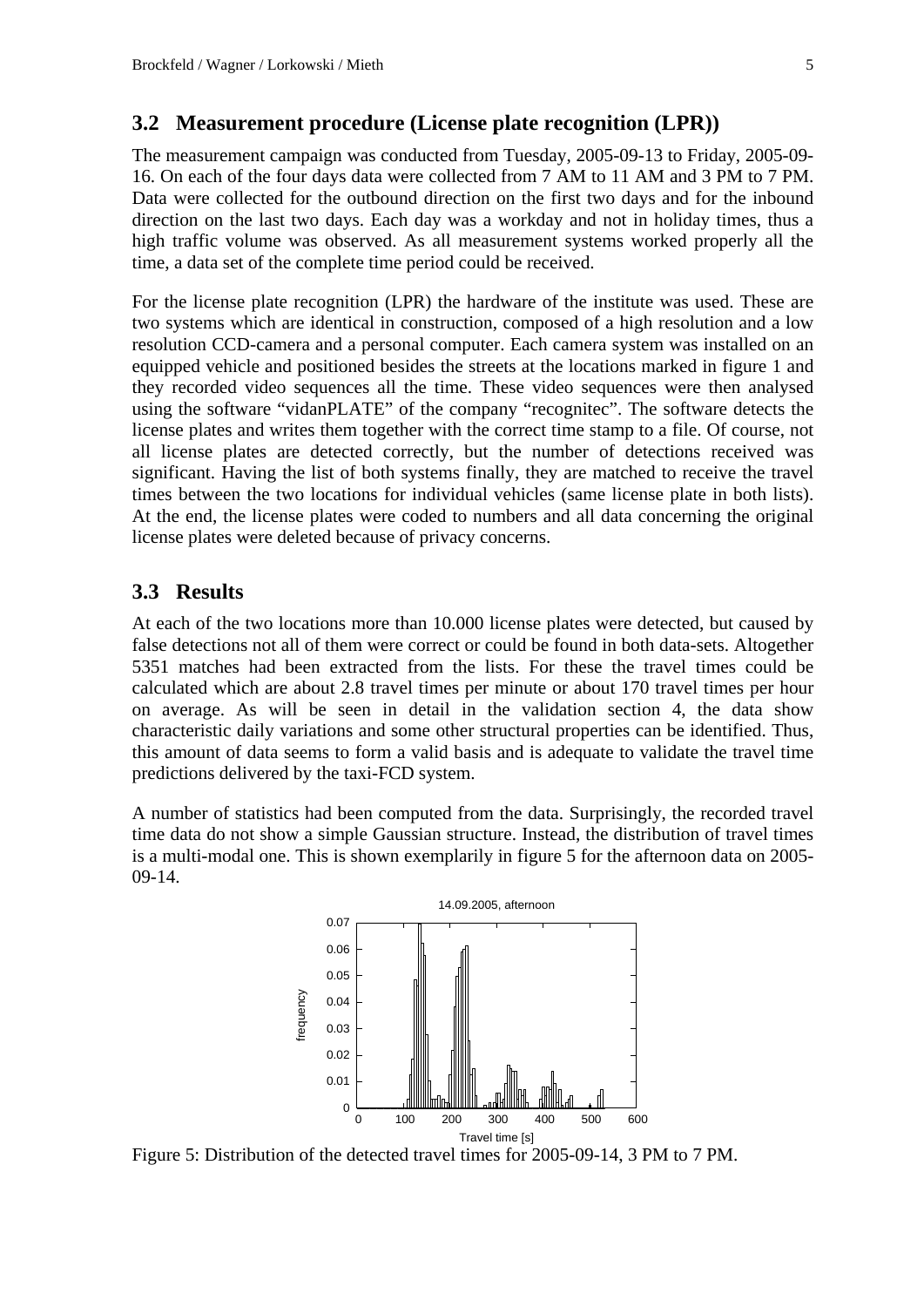It is strongly conjectured that this effect is caused by traffic signals between the two locations of measurement and also by signals upstream of the first location in driving direction. The vehicles pass already the first location in platoons, caused by a signal they passed before. Two large signalized intersections let the platoons split and the vehicles have to wait different amounts of cycles at the traffic signals. As can be seen in figure 5, most vehicles are able to drive through the 2km piece of road without any disturbance (first peak in frequency at about 140 seconds, which means an average speed of about 51 kph) or stop for one cycle at one intersection (second peak, 240 s, 30 kph). During the typical daily peak hours in this case some vehicles have to wait up to 4 cycles passing this 2km section. This can be seen, too, when looking at the development of the travel time during this period in figure 6. The diagram shows stripes at some travel times which represent the different amount of cycles the vehicles have to wait at intersections. Additionally, a typical afternoon peak from about 16:40 to 17:50 can be recognized.



Figure 6: Travel times calculated from the LPR in the afternoon of 2005-09-14 showing stripes caused by signalized intersections and an afternoon peak.

The complete results for all four days of measurement will be shown in the following section together with the travel times calculated from the taxi-FCD system. Note that the multi-modal travel time distribution is not always present in travel time data, but depends on the details of the study area. In a very recent campaign (not reported here), no indices of a multi-modal travel time distribution have been found. So, this effect is so far not very well understood. In the near future, simulation studies will be carried out to further investigate this effect.

## **4 VALIDATION OF THE TAXI-FCD SYSTEM**

To validate the taxi-FCD system with the data from the license plate recognition (LPR), the taxi data had to be prepared. At first, the time-corresponding taxi data for the four days were taken for the corridor. As a time stamp for the taxi data the time was taken when they were completely processed by the system. So, not the data of the single taxis themselves were validated, but the output of the taxi-FCD system which takes some minutes to provide mobility services with the data. To adequately compare the two different data sources, the taxi data as well as the LPR data were aggregated to 15 minute intervals.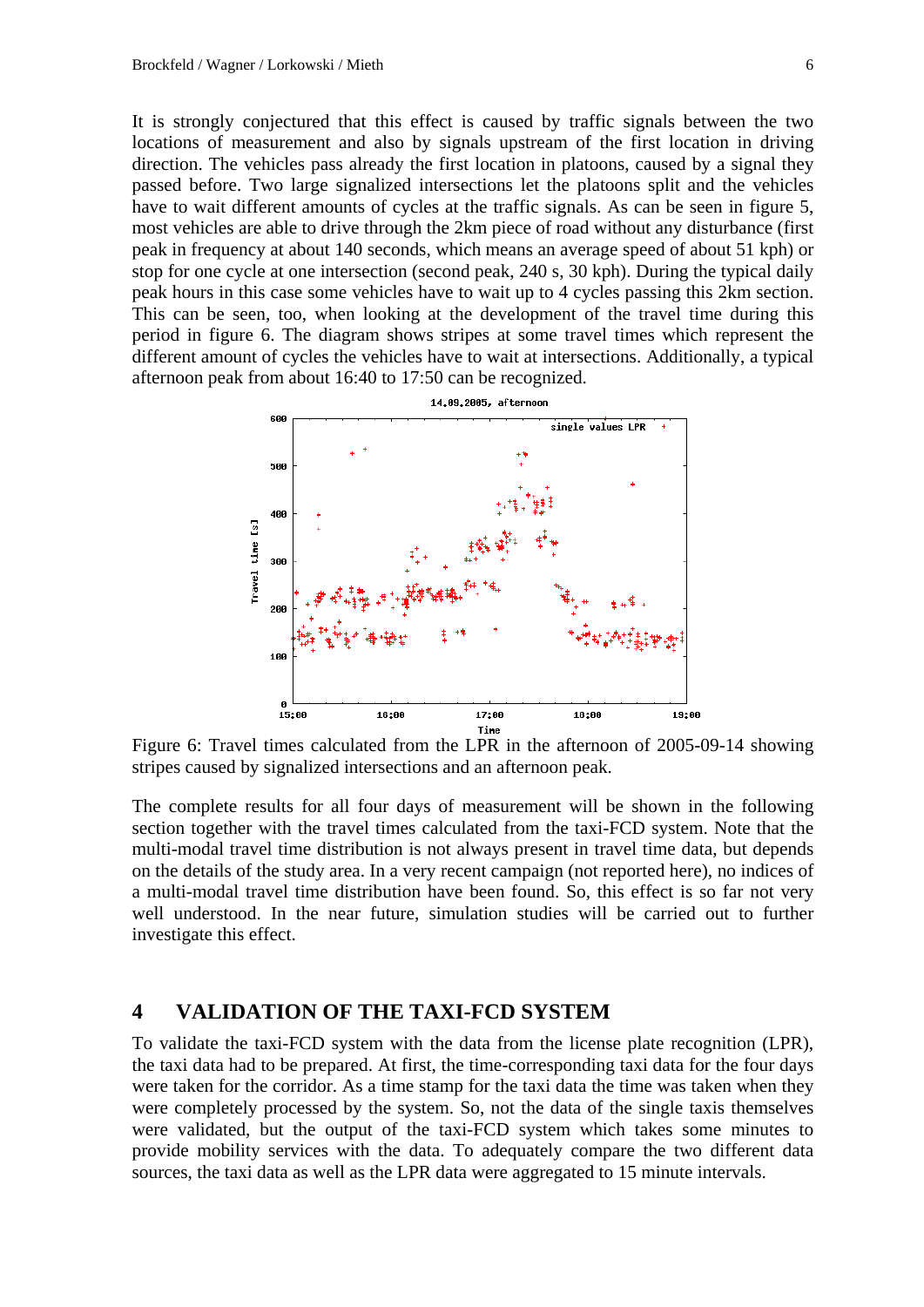Figures 7 to 10 show the complete results for all four days. Displayed are all individual vehicles detected by the LPR, the 15-min-averages and the standard deviation of the values to these averages. The 15-min-averages of the taxi-FCD system are displayed for direct comparison to the LPR averages. Additionally, the times when the complete route was covered with taxi data in the last 20 minutes is marked. This indicates that a good coverage with taxi data exists for these times. As already described in section 2, for the street segments of a route where no current data were present, historical values were taken to calculate the complete travel time on a route.

As can be seen in figures 7 to 10, the visual comparison between taxi-FCD and LPR shows that:

- significant jams and especially jams with a long duration are detected by the taxi-FCD system (see figure 7, 16:30), but sometimes only with a time delay (see figure 8, 17:40),
- short-term jams are probably not detected (e.g. figure 7, 09:45, figure 8, 18:30), if no taxi drives through the jam,
- for short time periods taxis may detect "phantom jams" (e.g. figure 8, 8:20 or figure 10, 16:00), if only a single taxi had driven on the route.

Taking anything together, the taxi-FCD-estimated travel times typically fall into the variance displayed by the LPR-measured travel times.

A more detailed validation was done by comparing the 15-min-averages of the two data sources statistically by calculating the standard deviations and variation coefficients. The standard deviation  $\sigma$ , of the individual travel times to the 15-minute-intervals is defined as:

$$
\sigma_x = \sqrt{\frac{1}{N\!-\!1} \sum_{i=0}^N \big(x_i - \overline{x}\big)^2} \ .
$$

N is the number of vehicles detected in a 15-min interval,  $\overline{x}$  is the 15-min average. The variation coefficient VarK gives a percentage value and is defined by:

$$
VarK = \frac{\sigma_x}{x} * 100\% .
$$

For the LPR data a standard deviation of about 45 seconds is obtained and a variation coefficient of about 19.4 %. This latter value may be understood as the system inherent variation coefficient. Calculating the variation coefficient of the taxi-FCD estimation to the 15-min-averages of the measured values gives a value of about 17.7 %. This is only slightly lower than the variation coefficient of the LPR data of 19.4 % and thus a satisfying result. It means that the few taxi data may be able to represent the characteristics of the whole traffic stream.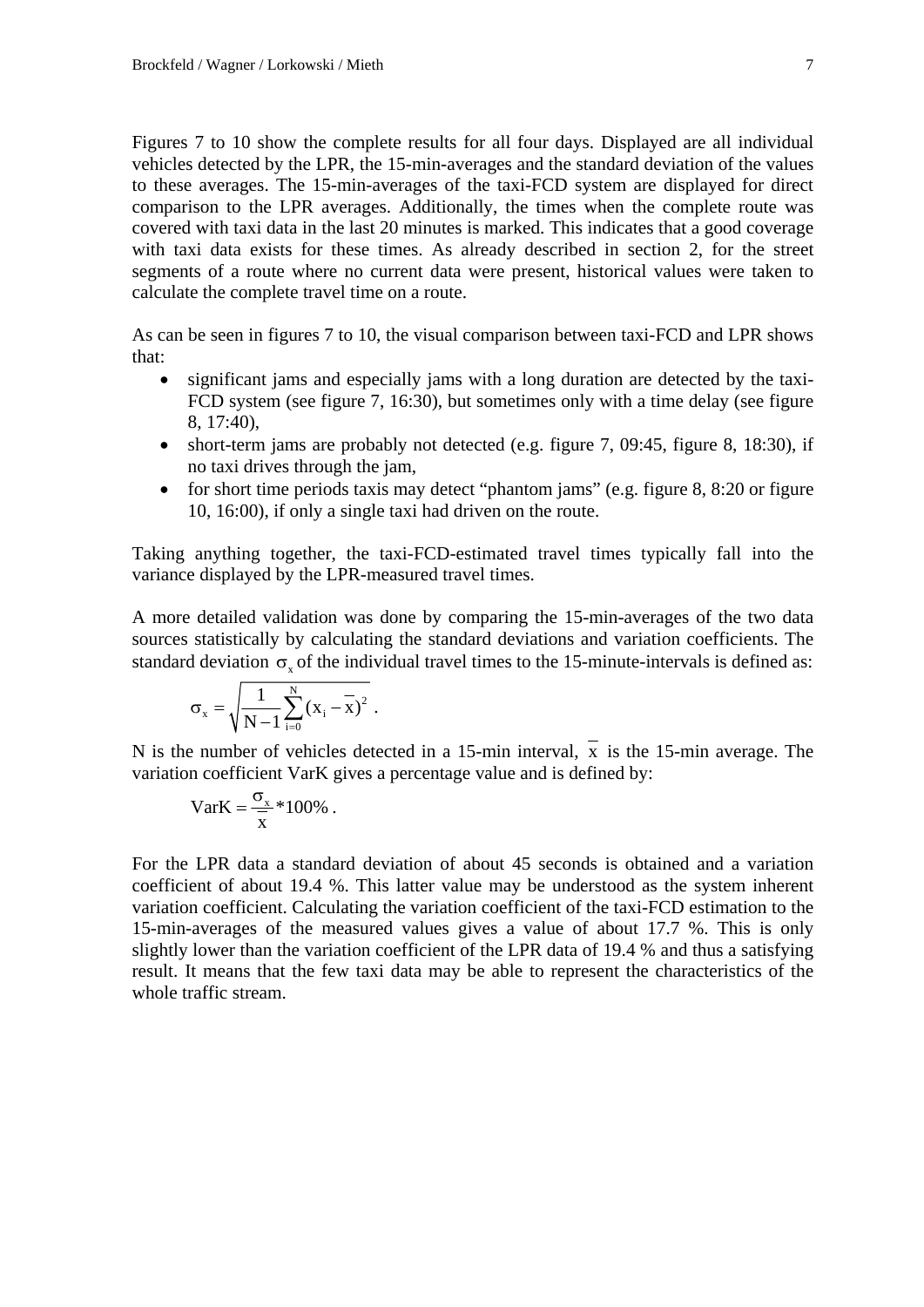

Figure 7: Travel times in the area of observation on 2005-09-13 in the morning (top) and the afternoon (bottom).

Tine

13.09.2005, morning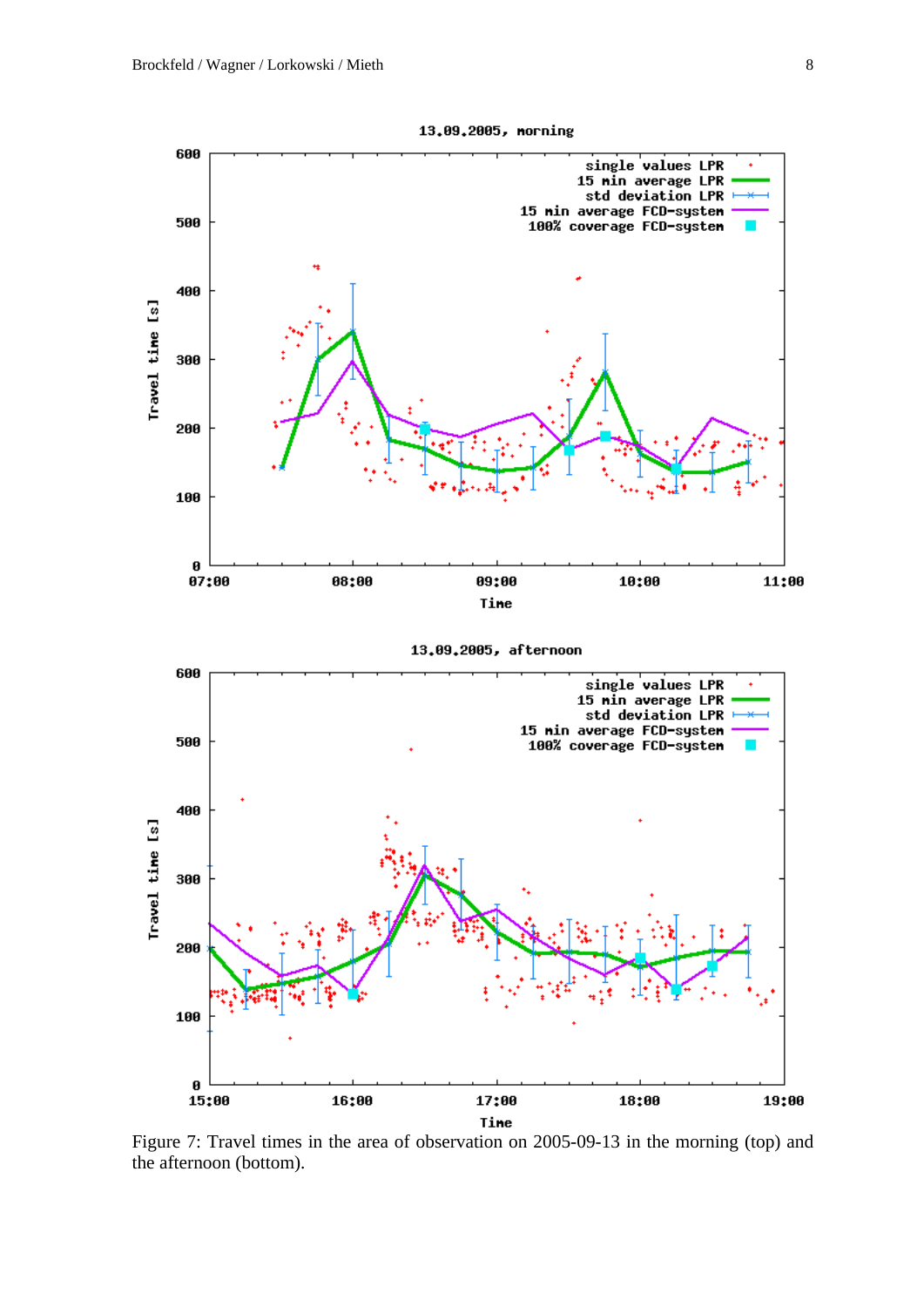

Figure 8: Travel times in the area of observation on 2005-09-14 in the morning (top) and the afternoon (bottom).

14.09.2005, morning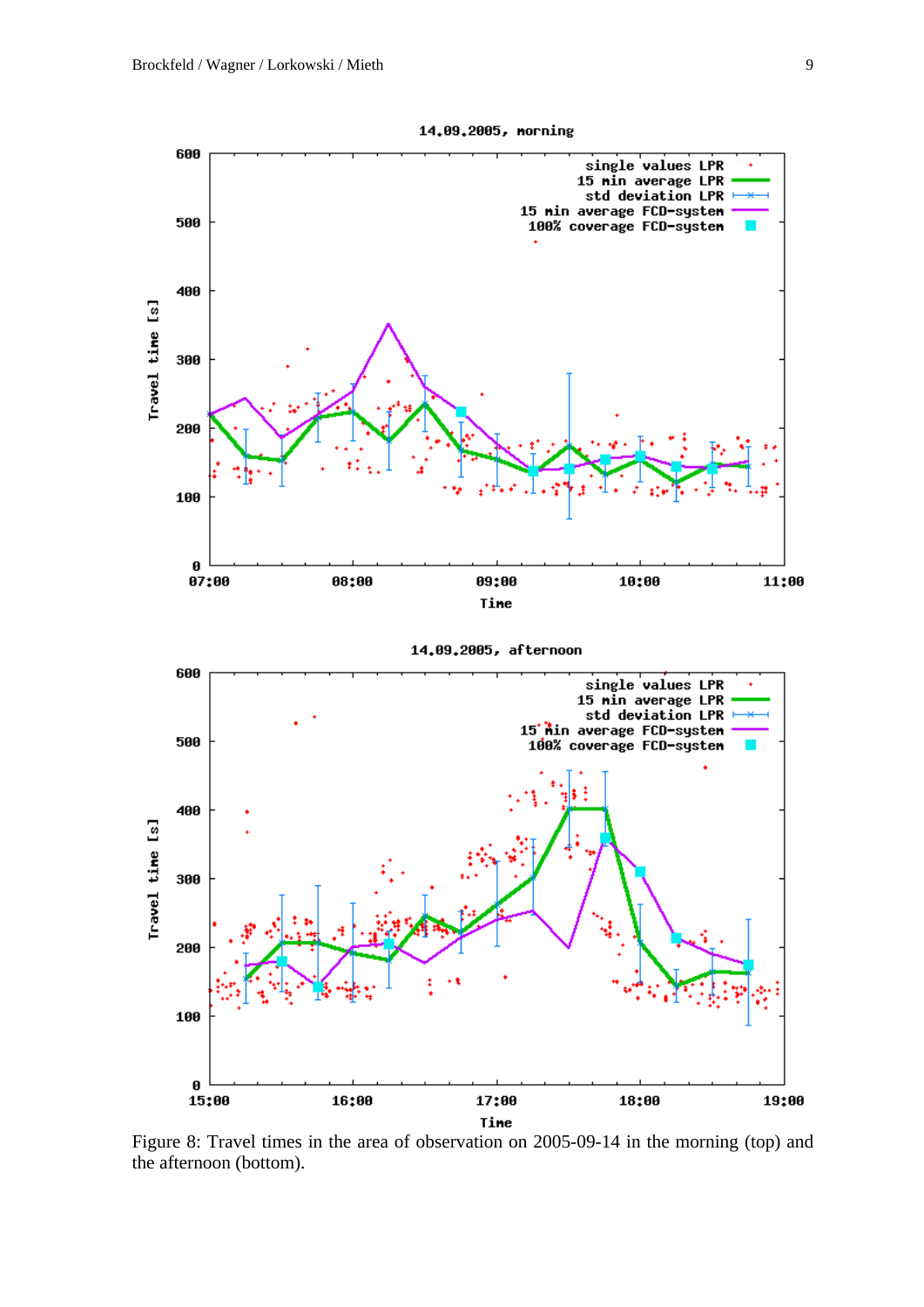600

500

400

300

200

100

 $\boldsymbol{\theta}$ 

Travel time [s]







Figure 9: Travel times in the area of observation on 2005-09-15 in the morning (top) and the afternoon (bottom).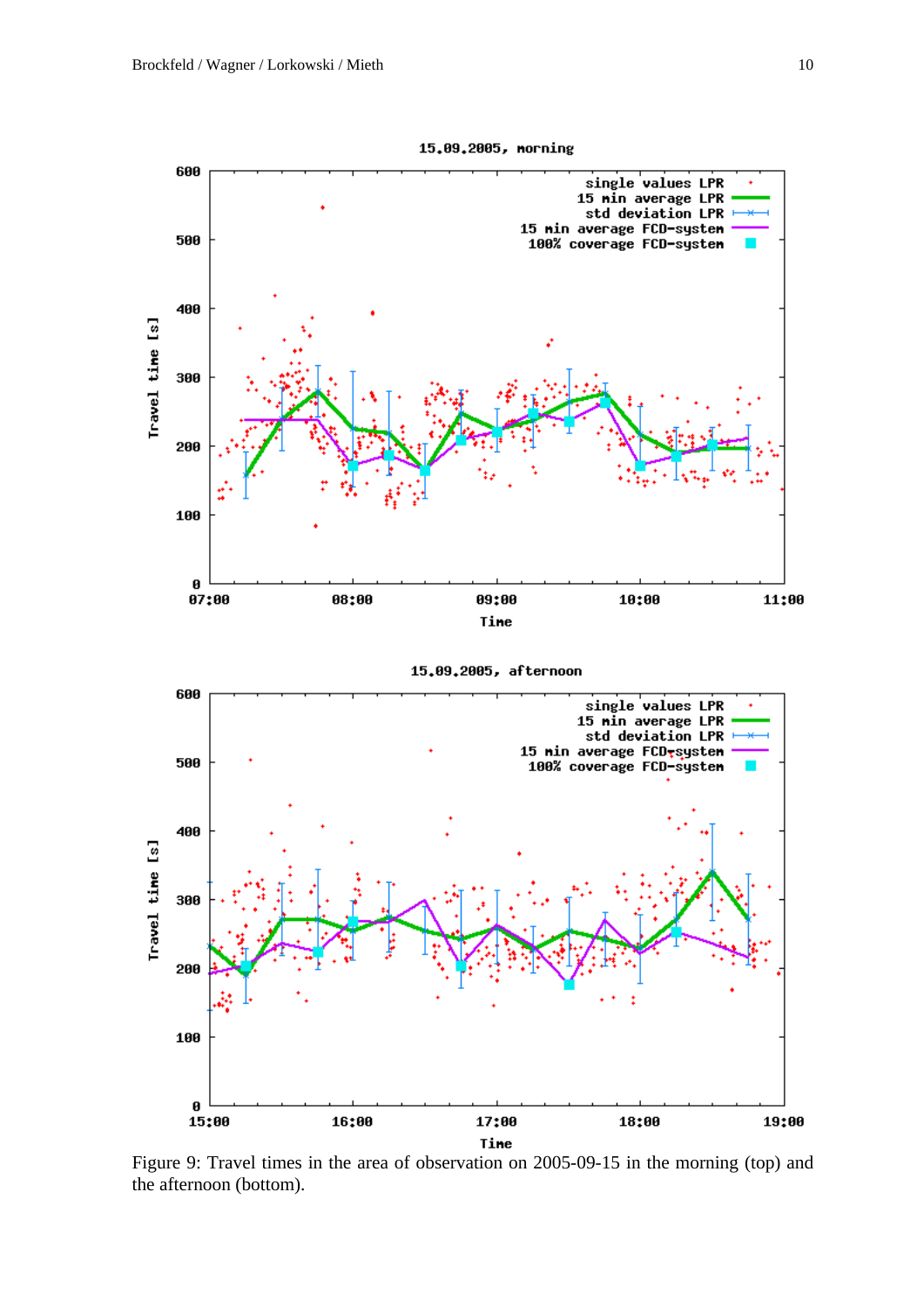

Figure 10: Travel times in the area of observation on 2005-09-16 in the morning (top) and the afternoon (bottom).

16.09.2005, morning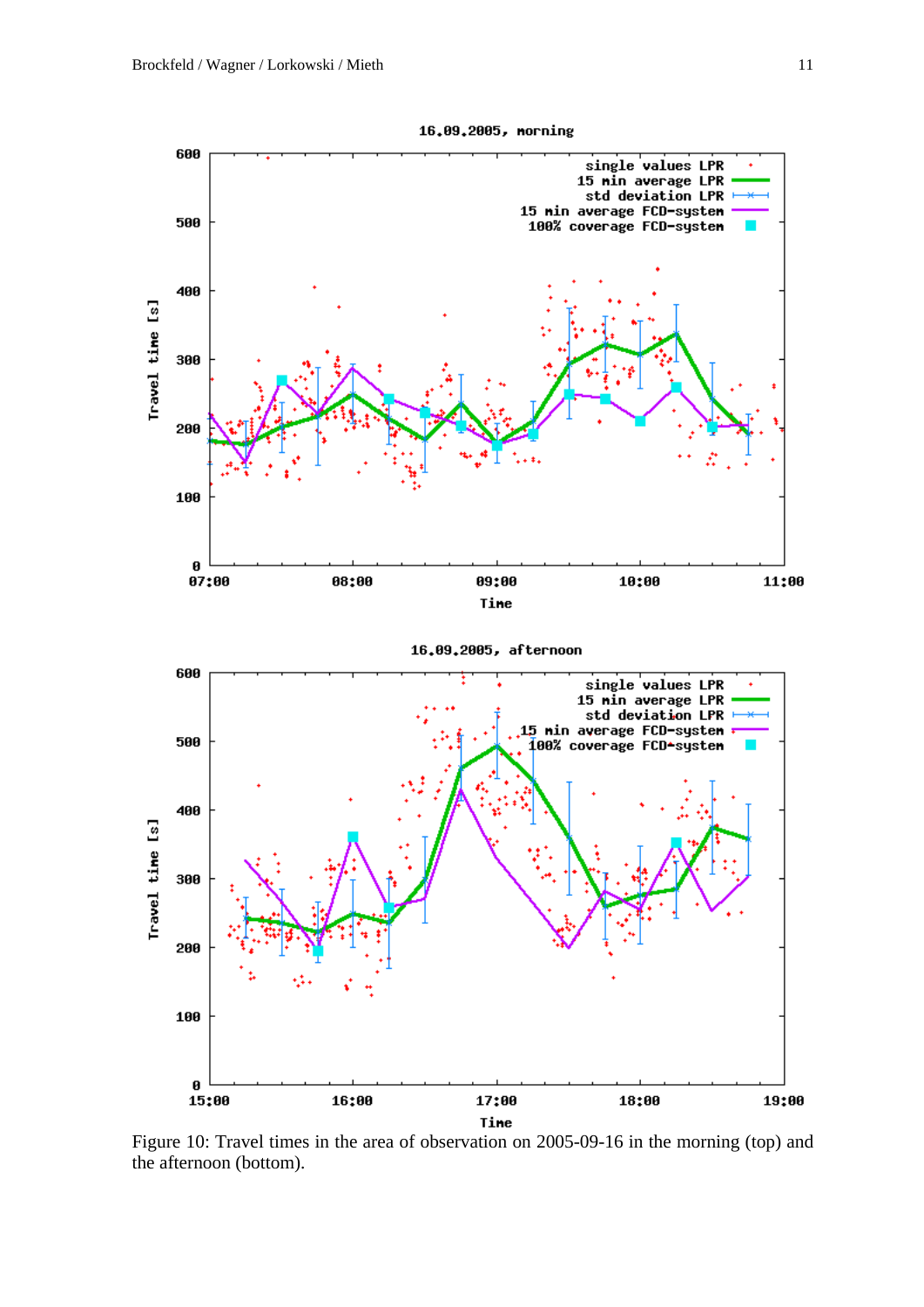# **5 CONCLUSIONS**

The measurement campaign to evaluate the reference travel times could be successfully conducted and it delivered a good reference for the validation of the taxi-FCD system under investigation.

Concerning the quality of the taxi-FCD system und for the area of observation the following conclusions can be drawn:

- The Taxi-FCD system is able to deliver valuable travel time information for mobility services. The average travel times are detected and calculated reliably. Because of the stochastic of the data coverage using FCD, for the real time traffic state detection a data fusion with locally continuous detecting sensors like induction loops is very likely to improve the performance of the system.
- Long-term jams are detected with a very high trustiness, but typically with a time delay of some minutes.
- Because of the relatively low quantity and high variation of the data coverage, the taxi-FCD system as a self-sufficient sensor seems not to be suitable for special applications like controlling traffic lights in real-time.
- It might however be a very valuable tool for monitoring the quality of service of the traffic signals in a city, since on average it allows computing average waiting times upstream of a signal and therefore makes it possible to detect the slow changes caused by the ageing of the signal plans of pre-timed traffic signals.